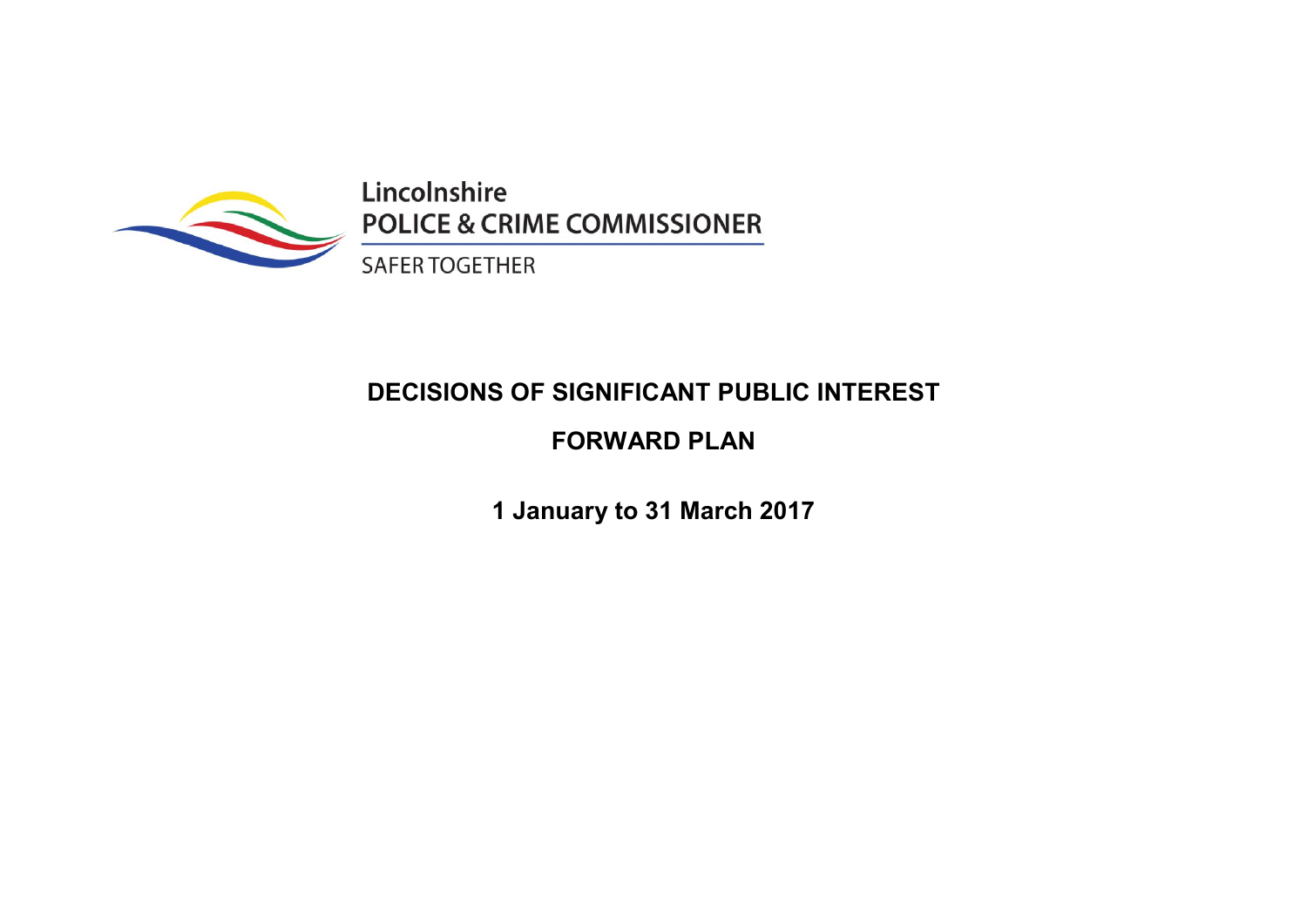### THE POLICE AND CRIME COMMISSIONER FOR LINCOLNSHIRE

### FORWARD PLAN OF DECISIONS

#### Explanatory Note

Contained within this Forward Plan are all the strategic decisions it is expected the Police and Crime Commissioner for Lincolnshire will take in the following 3 months. This Plan begins on 1 January 2017. It will be updated monthly and will be available 5 days before the beginning of each month. The Forward Plan and previous versions of the Plan are published on the Commissioner's website: http://www.lincolnshire-pcc.gov.uk/Transparency/Decision-Making.aspx

The Forward Plan gives the public the opportunity to know what decisions are due to be taken and to comment if they so wish.

The document shows:

- $\bullet$  the decision(s) to be taken
- the date on which the decision will be taken
- contact officer details

Signed copies of Decision Reports are published on the Commissioners website within 24 hours for public inspection: http://www.lincolnshire-pcc.gov.uk/Transparency/Register-of-Decisions.aspx Whilst the principle of openness and transparency will be uppermost, the Commissioner will be obliged to keep certain sensitive information confidential. Such material will be classified using protective markings defined under the Government Protective Marking Scheme (GPMS). The most commonly used markings, in order of severity, are Protect, Restricted and Confidential.

Examples include information the disclosure of which may:

- cause damage, harm or financial impact
- prejudice the prevention or detection of crime, the apprehension of offenders or administration of justice
- jeopardise the safety of someone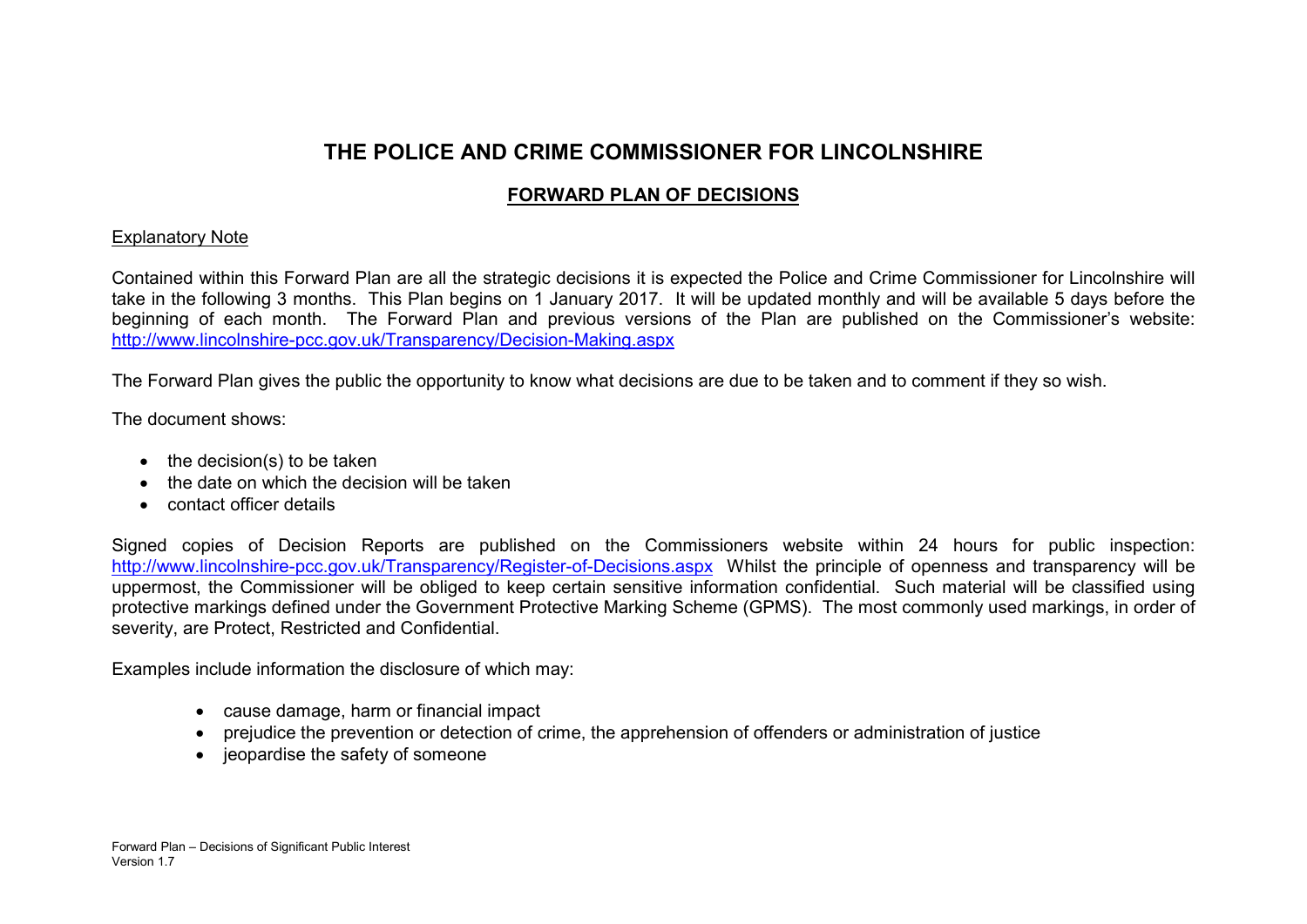• be prohibited by any enactment

Decisions cannot always be identified in advance; in exceptional circumstances the Commissioner may take decisions that are not in the Forward Plan but cannot wait for the next issue of the Plan, provided appropriate procedures are followed.

The Police and Crime Panel for Lincolnshire, as part of its oversight role of the Commissioner, will have the ability to review decisions made by the Commissioner.

If you are unable to view the documents or have any queries with regard to the Forward Plan or its contents please contact:

John King Corporate Administration Officer Office of the Police and Crime Commissioner for Lincolnshire

Telephone 01522 947227

Email john.king@lincs.pnn.police.uk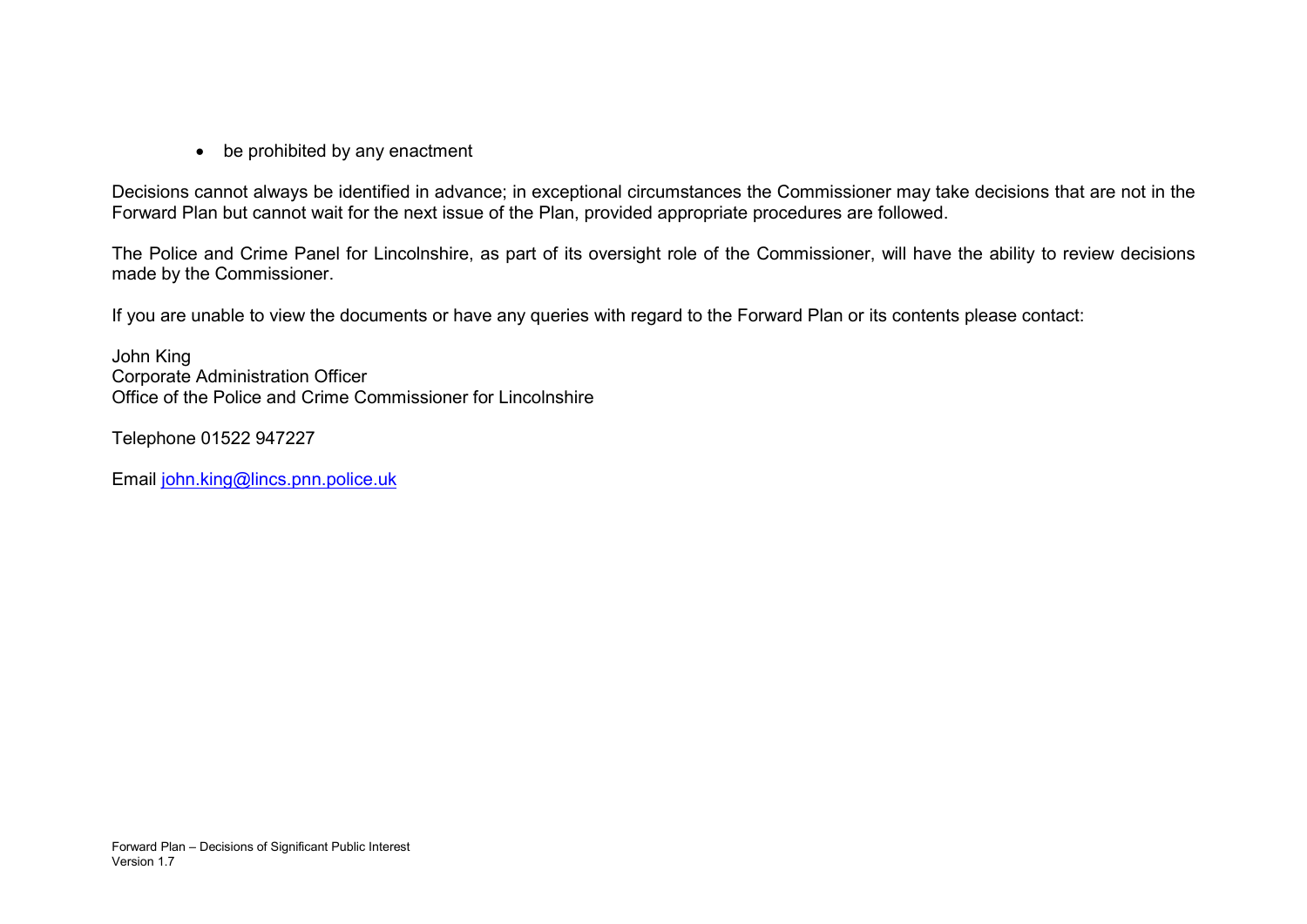| <b>Ref</b>   | <b>Date</b>      | <b>Subject</b>                                                                                                                                                                                      | <b>Decision to be Taken</b>                                                                      | <b>Contact Officer</b>                                                                          |
|--------------|------------------|-----------------------------------------------------------------------------------------------------------------------------------------------------------------------------------------------------|--------------------------------------------------------------------------------------------------|-------------------------------------------------------------------------------------------------|
| 001/<br>2017 | 31 January 2017  | Police Precept 2017/18<br>http://www.lincolnshire-pcc.gov.uk/Document-<br>Library/Register-of-Decisions/2016/001-2017-<br>scanned.pdf                                                               | To approve the PCC's Police Precept<br>2017/18 report to the Police and Crime<br>Panel           | Julie Flint, Chief Finance Officer, OPCC<br>Tel 01522 947222<br>julie.flint@lincs.pnn.police.uk |
| 002/<br>2017 | 31 January 2017  | Appointment of Chief Constable<br>http://www.lincolnshire-pcc.gov.uk/Document-<br>Library/Register-of-Decisions/2016/002-2017-<br>scanned.pdf                                                       | To approve the appointment of a new<br><b>Chief Constable</b>                                    | Malcolm Burch, Chief Executive<br>Tel 01522 947192<br>Malcolm.burch@lincs.pnn.police.uk         |
| 003/<br>2017 | 3 February 2017  | Independent Audit<br>Committee<br>Joint<br>(JIAC): Duration of Appointment<br>www.lincolnshire-pcc.gov.uk/Document-<br>Library/Register-of-Decisions/2016/003-2017-<br>scanned.pdf                  | To approve a change to the duration of<br>appointment for members of JIAC.                       | Julie Flint, Chief Finance Officer, OPCC<br>Tel 01522 947222<br>julie.flint@lincs.pnn.police.uk |
| 004/<br>2017 | 8 February 2017  | Appointment of External Auditor from<br>2018/19<br>http://www.lincolnshire-pcc.gov.uk/Document-<br>Library/Register-of-Decisions/2016/004-2017-<br>Appointment-of-External-Auditor-from-2018-19.pdf | To approve the appointment an External<br>Auditor for 2018/19                                    | Julie Flint, Chief Finance Officer, OPCC<br>Tel 01522 947222<br>julie.flint@lincs.pnn.police.uk |
| 005/<br>2017 | 24 February 2017 | <b>Budget Report</b><br>http://www.lincolnshire-pcc.gov.uk/Document-<br>Library/Register-of-Decisions/2016/005-2017-Budget-<br>Report-scanned.pdf                                                   | To approve the revenue and capital<br>programmes for 2017/18 and MTFP for<br>$2018/19 - 2019/20$ | Julie Flint, Chief Finance Officer, OPCC<br>Tel 01522 947222<br>julie.flint@lincs.pnn.police.uk |
| 006/<br>2017 | 24 February 2017 | Financial Strategy and Supporting Plans<br>http://www.lincolnshire-pcc.gov.uk/Document-<br>Library/Register-of-Decisions/2016/006-2017-<br>Financial-Strategy-and-Supporting-Plans-<br>scanned.pdf  | To approve the Financial Strategy and<br>Financial Plans for 2017/18                             | Julie Flint, Chief Finance Officer, OPCC<br>Tel 01522 947222<br>julie.flint@lincs.pnn.police.uk |